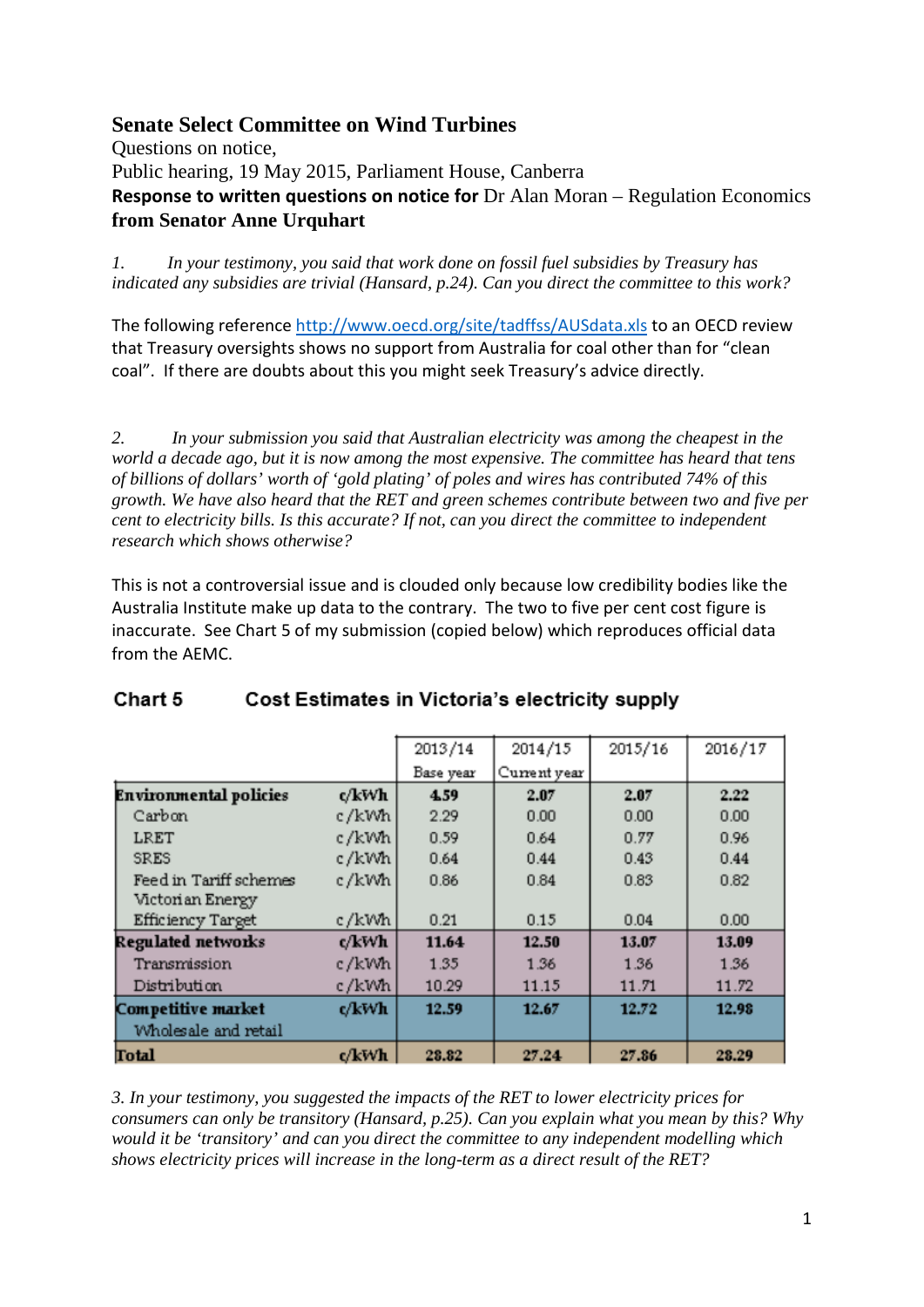It is basic economic analysis that an impost on a business is passed onto consumers unless the business is expropriated or becomes bankrupt, not events that any responsible politician would seek to promote. If the impost and its effect could be forced to be taken from profits, this would result in lower returns for shareholders, a reduced incentive to save and invest and lower living standards.

There may be a transitory period during which prices collapse due to an unanticipated increase in supply or decrease in demand. But if the increased supply is created by a subsidy that results in established supply being forced out of the market, new investment for the established supply will not be made.

A permanent subsidy to renewables paid directly by taxpayers could be designed so that it brought about no increase in the underlying market price. This would need to be set at the difference between the long run marginal cost of commercially available power and the long run marginal cost of the cheapest form of renewable energy that is eligible for the subsidy. And for it to have no effect on prices it would need to be in the form of a direct subsidy from taxpayers rather than, as is largely the case at present, the subsidy coming about by regulatory requirements that retailers include specific proportions of designated renewable energy.

If the subsidised renewables were to comprise 20 per cent of demand and their cost was \$100 per MWh compared to \$40 per MWh for commercially available electricity they would need a subsidy from ratepayers of \$60 per MWh in order meet this share. At a 20 per cent market share, this would raise the aggregate (wholesale) cost of electricity by ((60/40)\*0.2) 24 per cent. This is arithmetical and no modelling is required to demonstrate it.

The increased taxation to pay for the subsidy would also need to be carefully managed, unless the share of renewables was small. That is because any but a small share would require increased costs overall due to the unpredictable nature of (wind and solar) renewable power and the consequent need for increased back-up.

*4. In your testimony, you mentioned that the RET would have a \$30 to \$50 million (sic – actually I said \$30-50 billion) negative impact on the economy. Can you provide a specific breakdown on where these impacts would be felt in the new RET deal given they aren't being worn by consumers or the federal budget? How much of the \$30 to \$50 million will come from electricity companies' profits as a result of lower wholesale electricity prices? Does this figure factor in the billions of dollars of investment and many thousands of jobs that will be created under the RET?* 

The \$30 to \$50 billion negative impact on the economy is derived from the independent analyses conducted for the Warburton Review into renewables.

It is untrue to suggest the new RET deal has costs that are not felt by either consumers of the federal budget. Renewable power as specified under the RET receives a subsidy from the consumer and also, in some cases, from the taxpayer. If it did not do so there would be no need for the RET to force consumers to buy this expensive source of energy.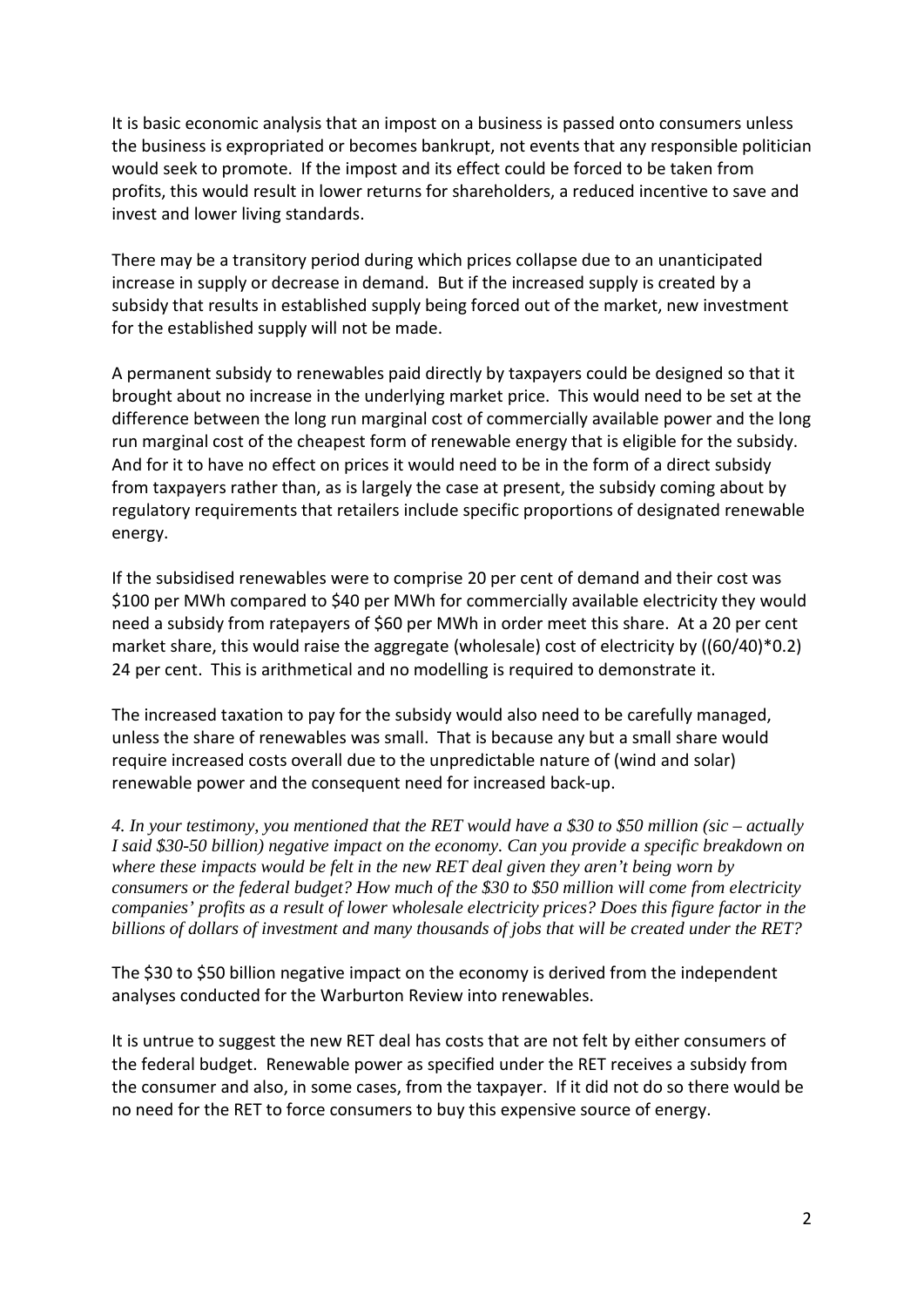Investment that the RET brings about is investment in assets that yield very low returns. It is wasted investment in facilities that require consumers to pay approximately two and a half times the price for its output compared to that available commercially.

Similarly, any jobs created as a result of the RET are unproductive jobs. Such employment is akin to that fostered by industry tariffs prior to the reforms of the Hawke Government where, for example, jobs in the tariff protected clothing sector produced output that was more than twice the cost of that available from imports. The jobs created in this way are more than offset by jobs destroyed as a result of the excess costs they generate. The study cited in my submission undertaken by Gabriel Calzada Alverez in Spain indicates in that case there were nine jobs lost as a result of every four created<sup>[1](#page-2-0)</sup>.

*5. The committee has heard that spinning reserves have always been a standing feature of the national electricity grid and that it has not increased with the growth in wind power. Would you agree with this? If not, can you direct the committee to any work which shows the aggregate amount of spinning reserves has increased significantly as a result of greater wind energy in the Australian grid?* 

Spinning reserve is vital for electricity. The less reliable the generating units are the more such reserve is required.

Where wind has a small share its backup costs are trivial, especially in those systems with lots of fast start available. Ontario with a 24 per cent hydro share is a case in point. However, where fast start generation is scarce or where it can command a high price because it can be sold at a premium in other grids its use comes at some cost.

The UK Energy Research Centre<sup>[2](#page-2-1)</sup> estimate where wind is only 2.5 per cent of generation, back up of only 6 per cent is necessary. At 15 per cent wind (in the UK at present it is 9.3 per cent) 18 per cent back up is necessary.

| Wind generation share (%) | Backup needed (%) |
|---------------------------|-------------------|
|                           |                   |
|                           |                   |
|                           |                   |

The UK study further estimated that at a 15 per cent wind share, back-up costs about \$11 per MWh, adding about 9 per cent to the UK costs of wind.

In Australia, where wind accounts for about 4 per cent of generation, but where there is little hydro, to avoid large losses (prices can reach \$13,500 per MWh in the Australian National Electricity Market) traders usually buy a \$300 per MWh insurance cap. The price is market determined but averages around \$12 per MWh which is therefore the cost of ensuring reliability at an acceptable cost.

<span id="page-2-0"></span><sup>&</sup>lt;sup>1</sup> http://instituteforenergyresearch.org/wp-content/uploads/2015/05/090327-employment-public-aidrenewable.pdf

<span id="page-2-1"></span> $2$  http://www.uwig.org/0604 Intermittency report final.pdf